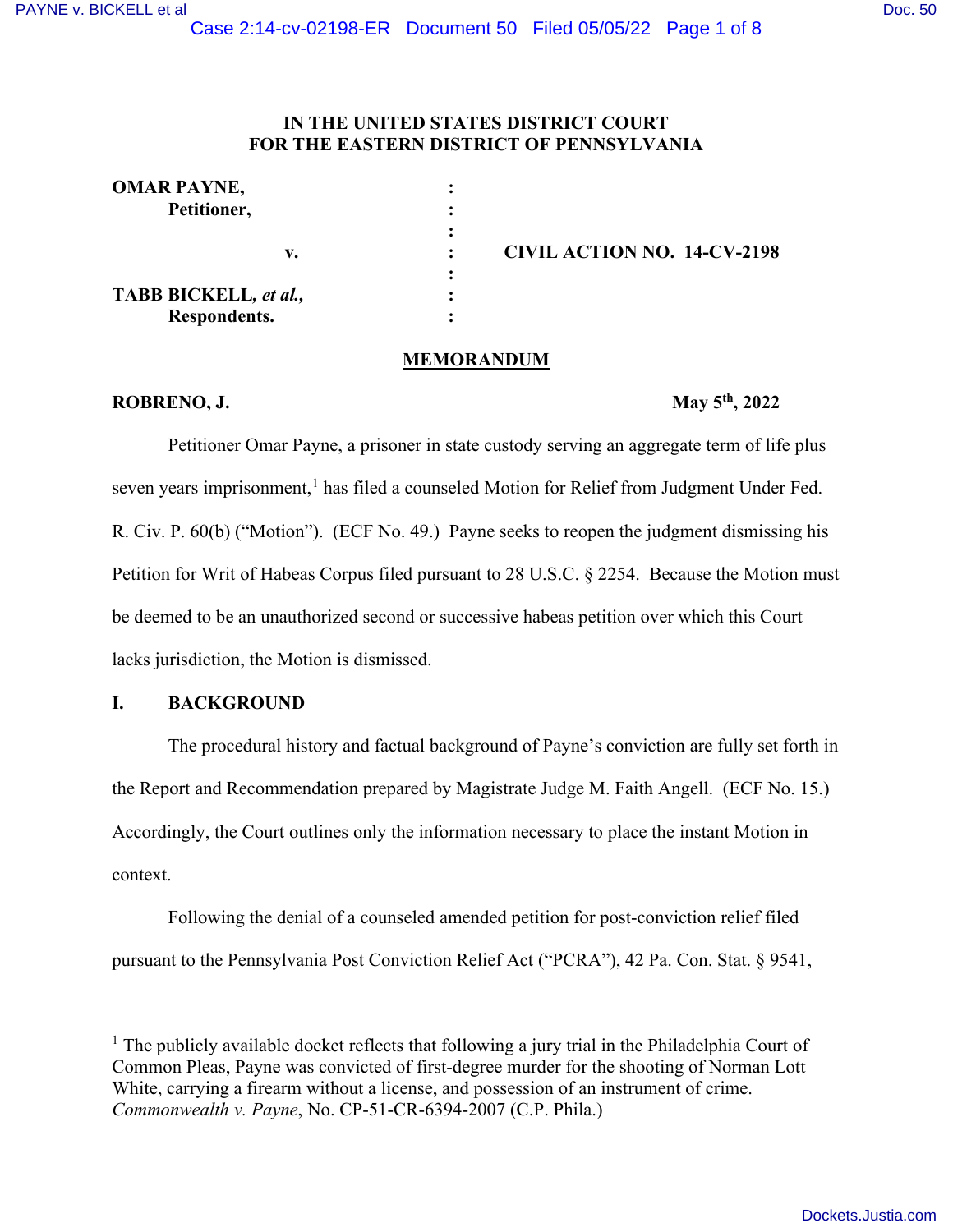### Case 2:14-cv-02198-ER Document 50 Filed 05/05/22 Page 2 of 8

Payne filed a § 2254 petition asserting six ineffective assistance of counsel claims and that the verdict was against the weight and sufficiency of the evidence. (ECF No. 1 at  $5-6.$ )<sup>[2](#page-1-0)</sup>

Magistrate Judge Angell recommended that the § 2254 petition be denied and dismissed without an evidentiary hearing. (ECF No. 15 at 23.) Judge Angell identified the claims Payne raised in state court as a challenge to the weight and sufficiency of the evidence presented on direct appeal and six ineffective assistance of counsel claims presented on PCRA review. (*Id.* at 16.) She recommended that Payne had failed to exhaust his evidentiary challenges in state court, that the claims were procedurally defaulted, and that Payne had not identified any basis for excusing the default. (*Id.* at 18.). However, she also analyzed the claims on the merits. She noted that habeas relief is not available where a petitioner claims that his conviction was against the weight of the evidence. (*Id.* at 18 n.17.) As to the sufficiency claims, she found "that the Superior Court's rejection of [Payne's] challenge to the sufficiency of evidence under Pennsylvania law is consistent with federal law and is objectively reasonable under existing Supreme Court precedent." (*Id.*)

 Judge Angell identified six ineffective assistance of counsel claims raised by Payne in his PCRA petition and on appeal from the dismissal of his PCRA petition.<sup>[3](#page-1-1)</sup> She found that Payne

<span id="page-1-0"></span> $2^2$  The Court adopts the pagination assigned by the CM/ECF docketing system.

<span id="page-1-1"></span><sup>&</sup>lt;sup>3</sup> Judge Angell identified the following ineffective assistance claims:

<sup>(1)</sup> failing to renew a request for a mistrial and/or request a contemporaneous curative instruction regarding inflammatory statements offered by Tyree Humphrey; (2) failing to raise at trial a claim that the court violated Mr. Payne's constitutional rights by accepting the prosecutor's unsworn attestation as fact that she did not fail to disclose to the defense, pursuant to *Brady v. Maryland*, the inflammatory statements by Tyree Humphrey; (3) failing to raise at trial and/or request a contemporaneous curative instruction that the court violated Mr. Payne's constitutional rights by failing to grant a mistrial when an audience member prejudicially shouted a comment related to Mr. Payne's credibility in front of the jury; (4) improperly advising Mr. Payne not to testify at trial; (5)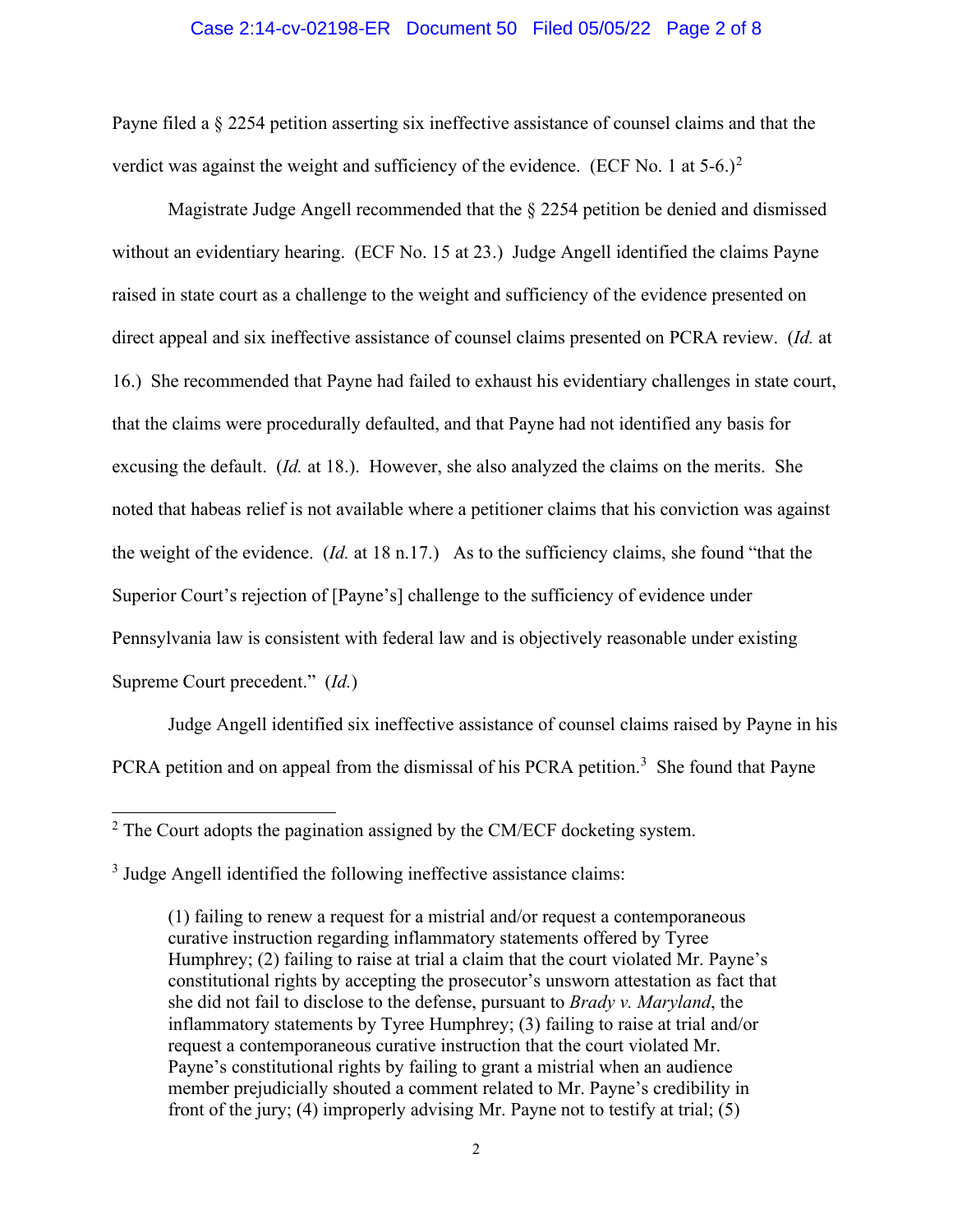### Case 2:14-cv-02198-ER Document 50 Filed 05/05/22 Page 3 of 8

had exhausted his state court remedies with respect to these claims and concluded that in rejecting Payne's claims, "the Superior Court did not apply a rule of law that contradicts the United States Supreme Court's holding in *Strickland*, and its decision on PCRA appeal was not contrary to established Supreme Court precedent." (*Id.* at 20.) Moreover, she determined that, under the deferential standard of review required by *Strickland v. Washington*, 455 U.S. 668 (1984), it was reasonable for the Superior Court to have concluded that Payne's reliance on boilerplate allegations of prejudice did not satisfy his burden to establish the prejudice prong of *Strickland*. (*Id.* at 21-22.) Because the absence of prejudice defeats an ineffective assistance of counsel claim, Judge Angel concluded that the Superior Court's rejection of Payne's claims was reasonable. (*Id.* at 22.) Having addressed the merits of each of Payne's claims, Judge Angell recommended denial of the petition and dismissal without an evidentiary hearing. (*Id.* at 23.)

On April 26, 2016, the Court overruled Payne's Objections, adopted the Report and Recommendation, and dismissed the habeas petition on its merits. (*See* Memorandum and Order, ECF Nos. 33, 34.) With respect to Judge Angell's recommendation regarding Payne's sufficiency claim in particular, the Court noted that Payne had not objected to that finding in his Objections and adopted her recommendation accordingly. (ECF No. 33 at 12 n.3.) Payne requested a certificate of appealability from the United States Court of Appeals for the Third Circuit, but that request was denied on August 29, 2018. (ECF No. 41.) On December 11, 2018, Payne filed a *pro se* Motion pursuant to Rule 60(b). (ECF No. 44.) The Motion was denied on

failing to object to the admission of knowingly false and inconsistent testimony from Tyrone Kegler, and (6) failing to request a specific charge on mistaken belief voluntary manslaughter.

<sup>(</sup>ECF No. 15 at 19-20.)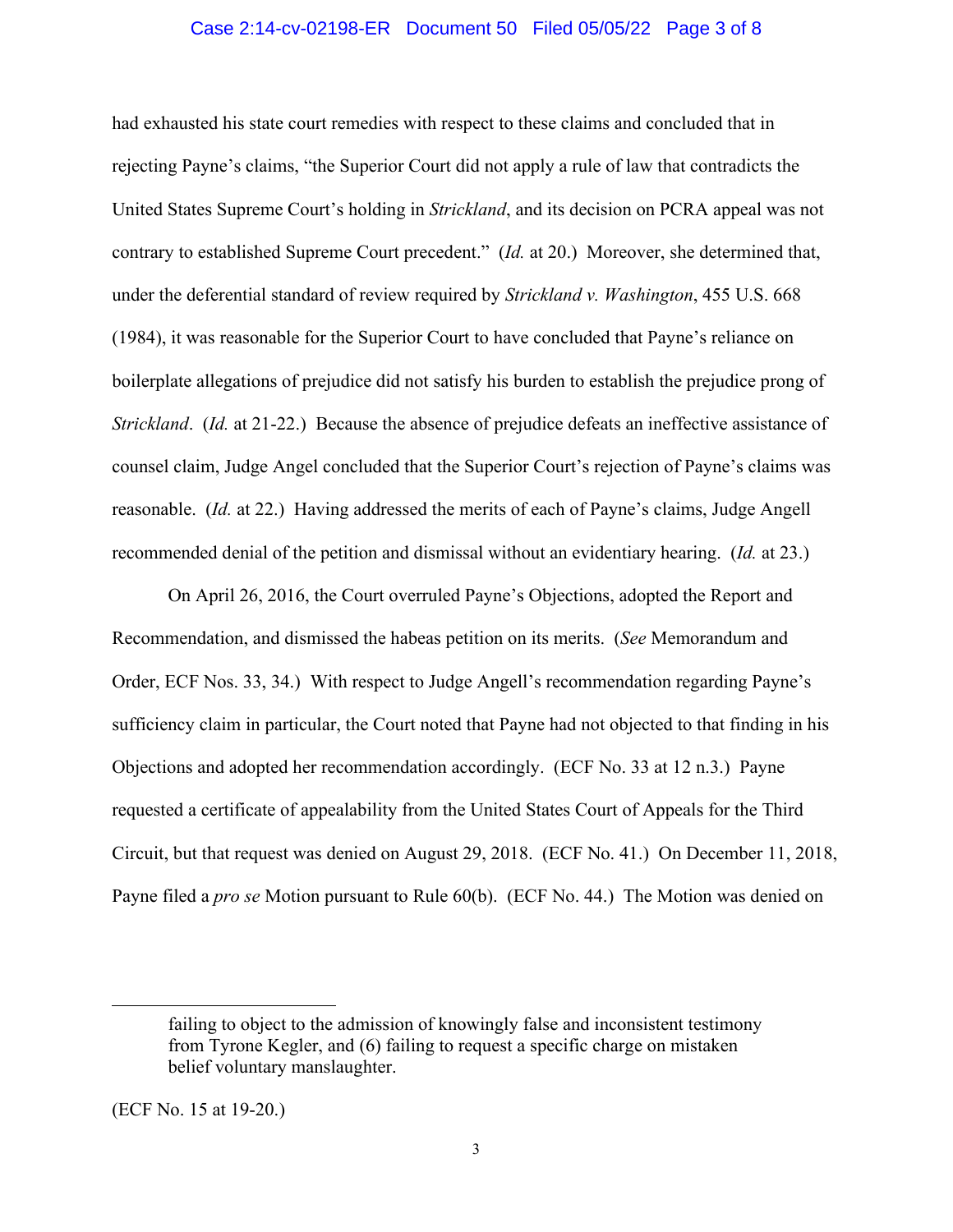#### Case 2:14-cv-02198-ER Document 50 Filed 05/05/22 Page 4 of 8

June 27, 2019, because Payne did not "demonstrate[] any defect in the federal habeas proceedings or any other reason to grant the requested relief." (ECF No. 45 at 2.)

 In his current Motion, Payne again seeks relief pursuant to Rule 60(b). He claims that the Court committed a procedural error when it did not construe his habeas petition as raising a claim of actual innocence based on his assertion that the shooting was in self-defense. (Mot. at 11.) Payne further claims that having failed to recognize the actual innocence claim, the Court "gave no consideration to the evidence tending to show actual innocence because the shooting was in self-defense." (Mot. at 14.) Payne asserts that the analysis of a gateway claim of actual innocence required the Court to reweigh evidence, while consideration of a sufficiency of the evidence claim requires the habeas court to take the facts in the light most favorable to the government as the verdict winner. (*Id.* at 13.)

As to the ineffective assistance of counsel claims, Payne argues that both the state court and the Court failed to "consider the totality of the evidence supporting the claims of ineffective assistance of counsel." (*Id.* at 19.) Payne references his claim that counsel was ineffective for failing to pursue a motion for mistrial based on the testimony of a witness who testified at trial that Payne, on the day of the shooting, said to the decedent, "Nigger, remember me." (Mot. at 20.) He asserts that the statement provided proof of motive and premeditation, which were otherwise missing from the trial. (*Id.*) The Court rejected this claim on the merits, finding the Superior Court's rejection of the claim consistent with *Strickland*. (ECF No. 33 at 22-23.) Payne does not identify any errors related to the denial of any of the other ineffective assistance claims he raised in his habeas petition.<sup>[4](#page-3-0)</sup>

<span id="page-3-0"></span><sup>&</sup>lt;sup>4</sup> Payne also faults the state courts for having failed to address his (unidentified) federal claims on the merits, and having ignored the (again unidentified) claims for no reason. (Mot. at 15.) He does not further develop this argument and it does not bear on the analysis of whether the habeas claims actually presented here were determined on the merits in this Court.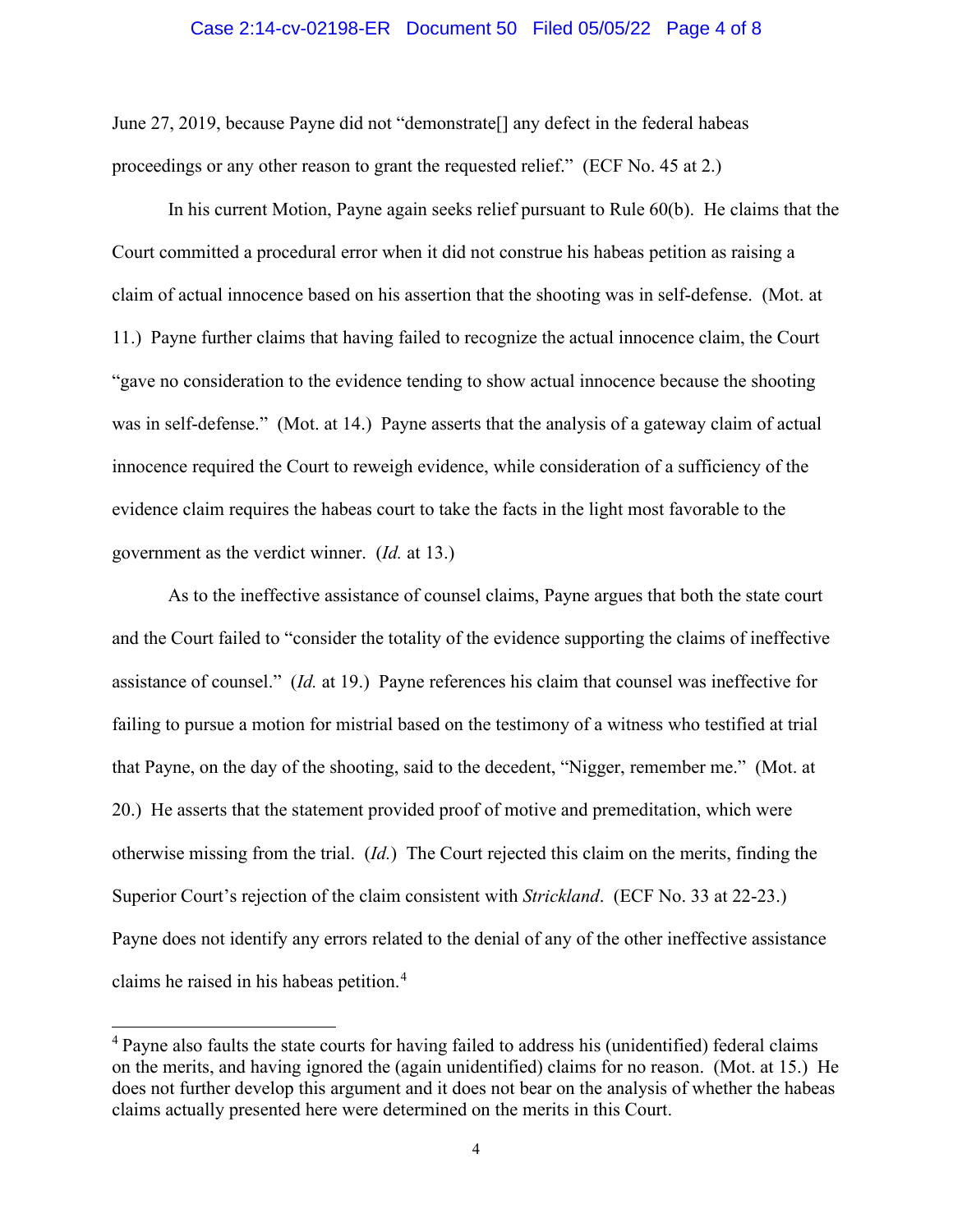# **II. STANDARDS**

# **A. Federal Rule of Civil Procedure 60**

Federal Rule of Civil Procedure 60(b) provides as follows:

On motion and just terms, the court may relieve a party or its legal representative from a final judgment, order, or proceeding for the following reasons: (1) mistake, inadvertence, surprise, or excusable neglect; (2) newly discovered evidence that, with reasonable diligence, could not have been discovered in time to move for a new trial under Rule 59(b); (3) fraud (whether previously called intrinsic or extrinsic), misrepresentation, or misconduct by an opposing party; (4) the judgment is void; (5) the judgment has been satisfied, released, or discharged; it is based on an earlier judgment that has been reversed or vacated; or applying it prospectively is no longer equitable; or (6) any other reason that justifies relief.

Fed. R. Civ. P. 60(b). Rule 60(c) in turn provides the timing within which a Rule 60(b) motion must be made: either within a year of the entry of order or judgment from which the motion seeks relief if the motion is made pursuant to Rule  $60(b)(1)$ , (2), or (3), or "within a reasonable time" if the motion is made under any other provision. Fed. R. Civ. P. 60(c).

## **B. Second or Successive Habeas Petitions**

Because this is a federal habeas action, the Court must evaluate whether the Rule 60(b)

Motion is actually an unauthorized second or successive habeas petition. That is because the

Antiterrorism and Effective Death Penalty Act of 1996 ("AEDPA"), codified in relevant part at

28 U.S.C. § 2244(b), mandates that before a state prisoner may file a second or successive

habeas petition in which he challenges a judgment of sentence that he previously challenged in a

federal habeas action, he must first obtain an order from the appropriate court of appeals

authorizing the district court to consider the application. 28 U.S.C. § 2244(b)(3)(A); *see, e.g.,* 

*Magwood v. Patterson*, 561 U.S. 320, 330-31 (2010); *United States v. Winkelman*, 746 F.3d 134,

135 (3d Cir. 2014); *In re Pendleton*, 732 F.3d 280, 282 (3d Cir. 2013) (*per curiam*). Importantly,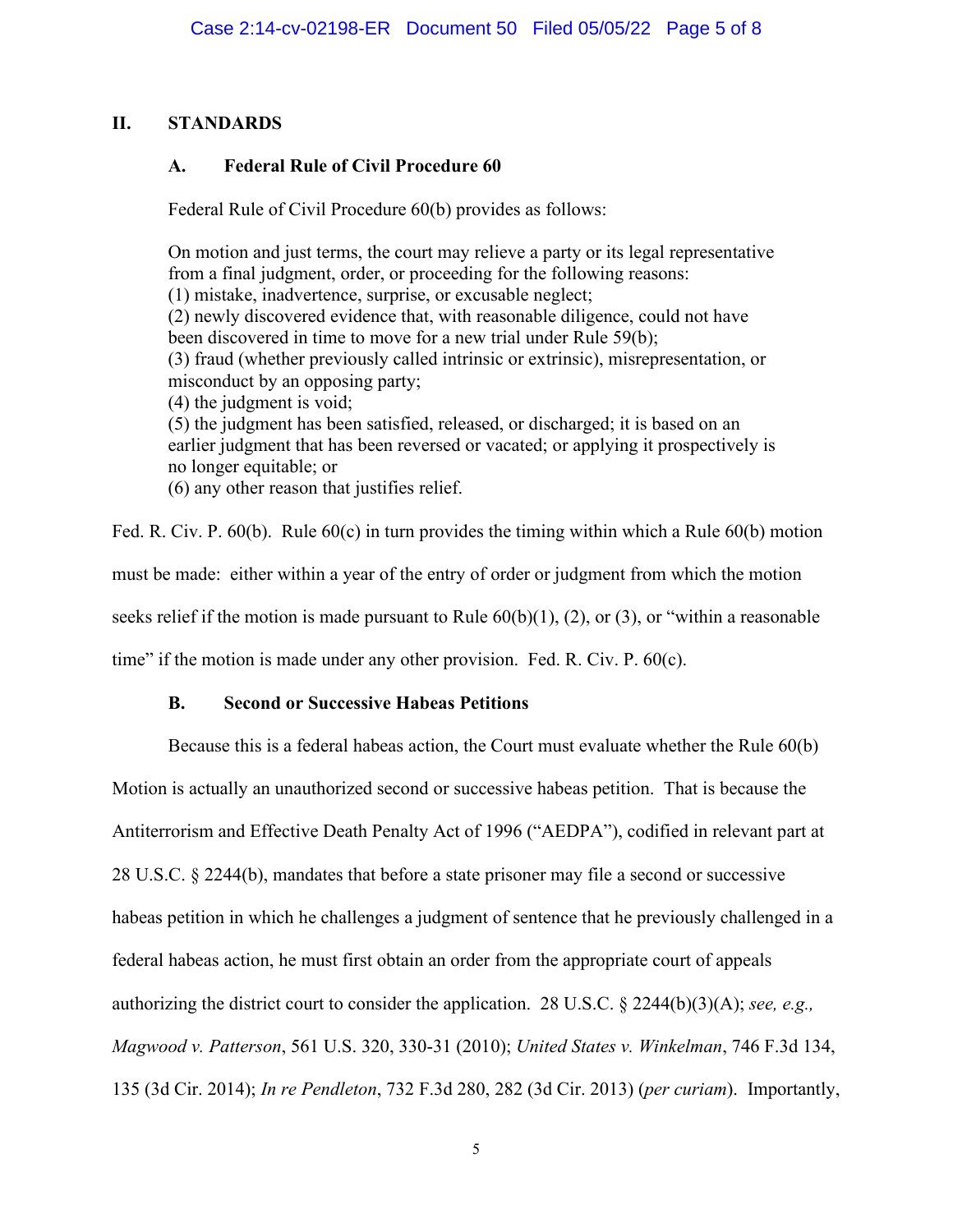### Case 2:14-cv-02198-ER Document 50 Filed 05/05/22 Page 6 of 8

AEDPA's allocation of "gatekeeping" responsibilities to the courts of appeals divests district courts of jurisdiction over habeas applications that are second or successive. *See, e.g., Burton v. Stewart*, 549 U.S. 147 (2007). A habeas petitioner cannot avoid AEDPA's second or successive gatekeeping mechanism by raising habeas claims in a filing that he designates as a Rule 60(b) motion. Brian R. Means, FEDERAL HABEAS MANUAL § 11:42, Westlaw (database updated May 2019) (a habeas petitioner "is not permitted to circumvent AEDPA's second or successive petition requirements simply by labeling the petition or motion as something other than what it is.").

In *Gonzalez v. Crosby*, 545 U.S. 524 (2005), the United States Supreme Court addressed the circumstances in which the utilization of Rule 60(b) is "inconsistent with" AEDPA's second or successive petition requirements and, as a consequence, not available to a state prisoner seeking habeas relief.<sup>[5](#page-5-0)</sup> It explained that a Rule  $60(b)$  motion must be construed as a "second or successive habeas corpus application" when it advances one or more "claims." *Id.*, 545 U.S. at 531-32 (quoting § 2244(b)(1) and (2)). "In most cases," the Supreme Court observed, "determining whether a Rule 60(b) motion advances one or more 'claims' will be relatively simple." *Id.* at 532. "A motion that seeks to add a new ground for relief . . . will of course qualify." *Id.* The Supreme Court further instructed that a petitioner is also advancing a habeas claim in a Rule 60(b) motion if he "attacks the federal court's previous resolution of a claim on the merits, since alleging that the court erred in denying habeas relief on the merits is effectively indistinguishable from alleging that the movant is, under the substantive provisions of the

<span id="page-5-0"></span> $<sup>5</sup>$  "Rule 60(b), like the rest of the Rules of Civil Procedure, applies in habeas corpus proceedings</sup> under 28 U.S.C. § 2254 only 'to the extent that [it is] not inconsistent with' applicable federal statutory provisions and rules.'" *Gonzalez*, 545 U.S. at 529 (footnote omitted, bracketed text added by Supreme Court) (quoting what is now Rule 12 of the Rules Governing Section 2254 Cases).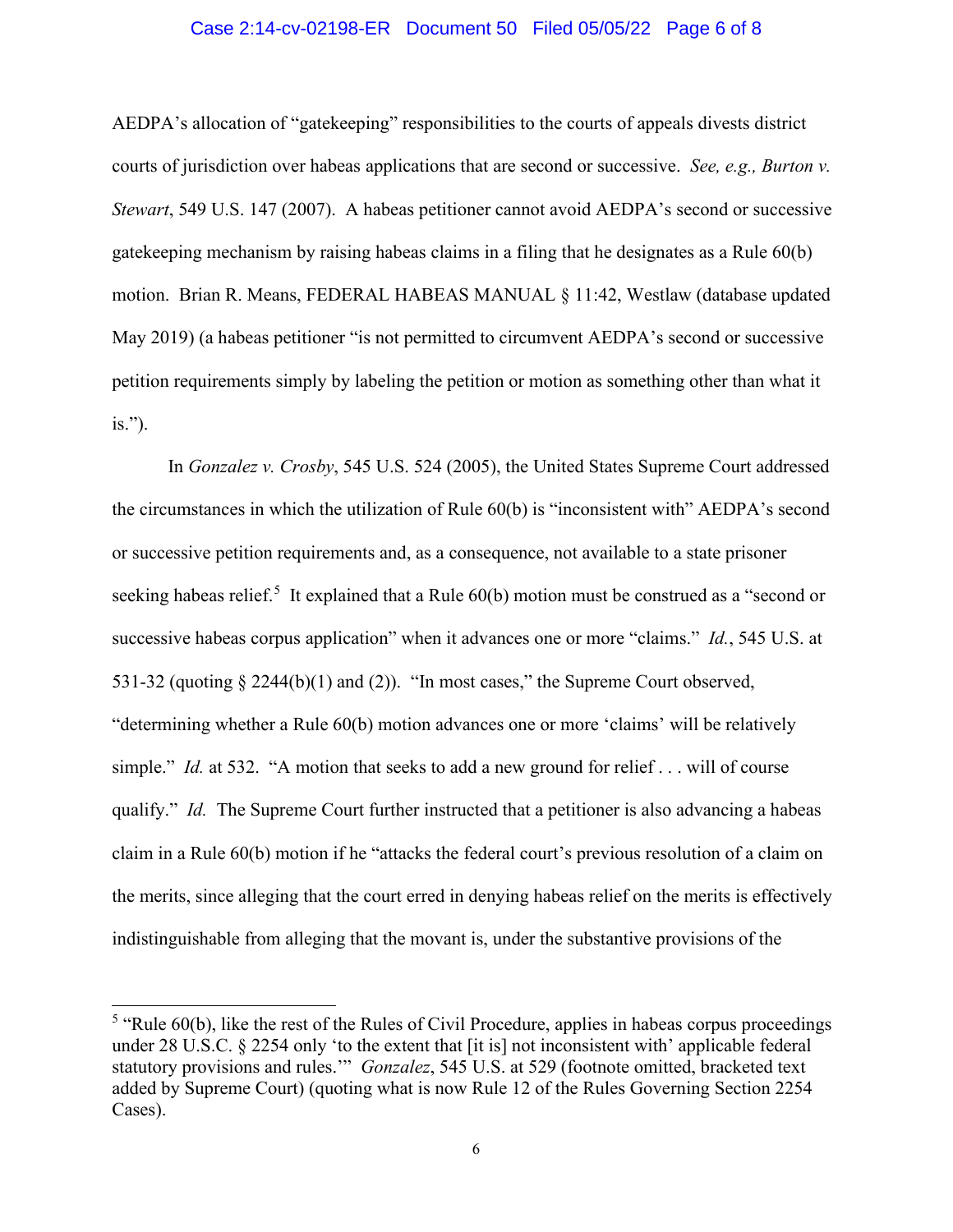### Case 2:14-cv-02198-ER Document 50 Filed 05/05/22 Page 7 of 8

statutes, entitled to habeas relief." *Id.* (footnote omitted). Similarly, a motion that seeks to present newly discovered evidence in support of a claim that was previously denied represents a habeas claim. *Id.*

 In contrast, a motion is a "true" Rule 60(b) motion if it challenges a procedural ruling made by the district court that precluded a merits determination of the habeas petition, or "challenges a defect in the integrity of the federal habeas proceedings," such as an assertion that the opposing party committed fraud upon the court. *Id.* at 532 and n.4.

#### **III. DISCUSSION**

Pursuant to 28 U.S.C. § 2244(b)(2), a federal court lacks jurisdiction to review an unauthorized second or successive habeas petition cloaked as a Rule 60(b) Motion. Therefore, the threshold question before the Court is whether Payne's Rule 60(b) motion is a true Rule 60(b) motion, or, in reality, a successive habeas petition.

The answer to this question is clear. Payne is raising a new, previously unasserted habeas claim. He claims the Court failed to consider an actual innocence claim that it should have inferred was included in Payne's habeas petition. He claims that, had this been done, and the Court considered all of the evidence, the decision on his habeas claims would have been different. This argument is flawed. Payne did not include an actual innocence claim in his habeas petition. (*See* ECF No. 1.) He cites no legal precedent requiring a Court to consider a claim that was not presented. Even if the Court had considered an actual innocence claim and found the claim meritorious, a finding of actual innocence provides a ground for excusing procedural default and no more. *McQuiggan v. Perkins*, 569 U.S. 383, 392 (2013). While Judge Angell recommended to the Court that Payne's sufficiency claim be dismissed on procedural grounds, the claim was also also analyzed on its merits, and she recommended that the claim

7